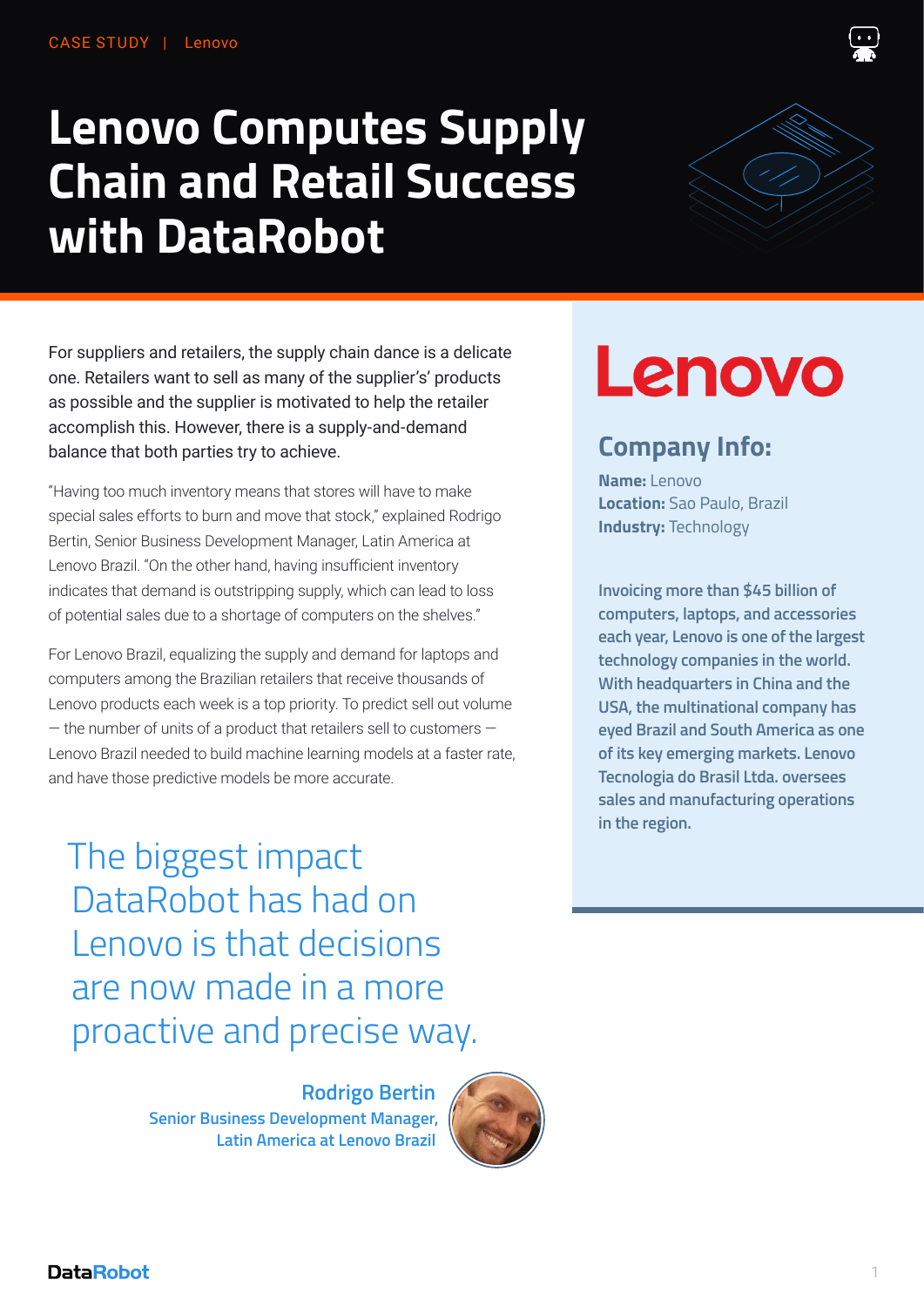

## **The Opportunity for Lenovo Brazil**

Lenovo is one of the world's largest technology companies, invoicing more than \$45 billion of computers, laptops, and accessories globally each year. The Chinese multinational company considers Brazil to be one of its primary emerging markets, representing a great opportunity to establish itself among both customers and retailers as the South American market leader.

In recent years, machine learning has emerged as an important tool at the company, albeit limited to small, specialty areas at the company's offices in China and North America. These niche departments are comprised of highly skilled data scientists. For Rodrigo and Lenovo Brazil, finding skilled data scientists was challenging.

Predicting sell-out volume isn't a new problem; the company has long known that doing so accurately would improve many aspects of the business, from identifying problems in the supply chain to making better marketing investments.

The problem for Rodrigo and his team was that they were resource-constrained. The team had started developing R code to predict sell-out volume, with a goal to have it updated weekly for their top ten retail customers. Unfortunately, with only 2 people writing 1,500 lines of R code for one customer each week, reaching their target of predictions for ten customers each week was impossible. Rodrigo needed to either invest in more data scientists (not an easy task), or find a tool that could automate all the modeling and forecasting steps.

## **The DataRobot Solution**

DataRobot was just the tool that Rodrigo needed, and the answer to Lenovo Brazil's challenge of how to more accurately predict sell-out volume among their retailers. By using the DataRobot automated machine learning platform, most of the Lenovo Brazil team's process for predicting sell-out volume remained unchanged; it just happened a lot faster, with more accurate outputs!

Even before DataRobot, Rodrigo's team had identified 59 variables that could affect sell-out volume at retailers – average product price, sellout rebate period, Google Analytics rankings, media campaigns, price differences between Lenovo and the competition, etc. Rodrigo wanted to clarify the specific variables that were truly predictive and had the most significant impact on estimating sell-out volume.

Previously, Rodrigo's team would then select an algorithm, run the cleansed datasets through the model, work on parameter optimization, retrain the model, and then score the model and keep tweaking it to improve its accuracy. DataRobot allowed Rodrigo's team to automate (and accelerate) the arduous model-building process.

Additionally, by being algorithm agnostic, DataRobot quickly creates dozens of models using different algorithms, ranking them on a Leaderboard, and providing a quick summary of how accurate and predictive they are. DataRobot has paid immediate dividends for Lenovo Brazil, not only in speed and efficiency gains, but also in dramatic accuracy improvements:

|                                | <b>BEFORE</b> | <b>AFTER USING DATAROBOT</b> |
|--------------------------------|---------------|------------------------------|
| <b>Model creation</b>          | 4 weeks       | 3 days                       |
| <b>Productionalize models</b>  | 2 days        | 5 minutes                    |
| <b>Accuracy of predictions</b> | &80%          | 87.5%                        |

#### **DataRobot**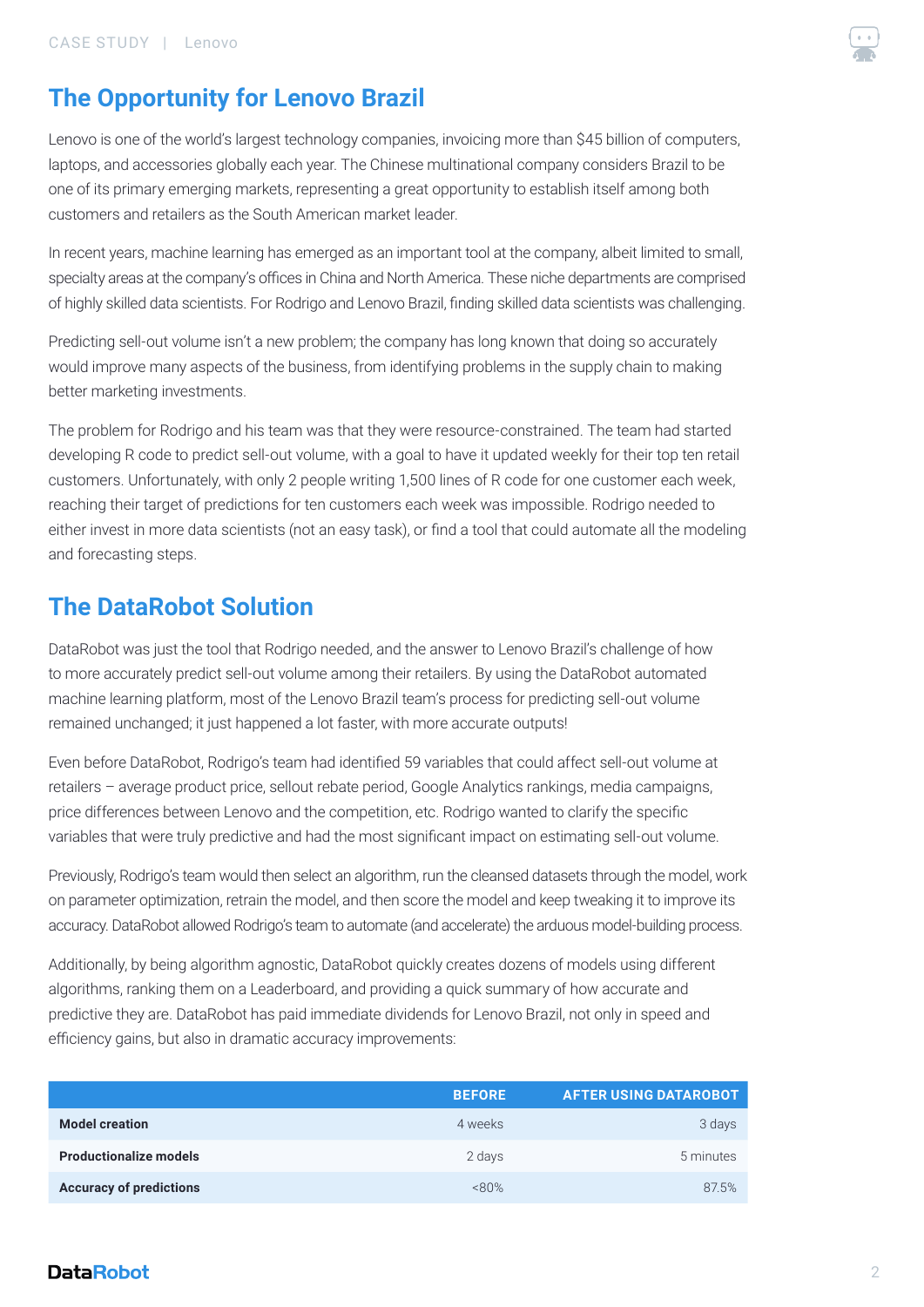#### CASE STUDY | Lenovo



With DataRobot capabilities such as Feature Impact and Feature Effects, Rodrigo can both easily interpret which variables are most predictive and also transparently communicate to business stakeholders the results of those models. For example, Promo Sell Out — promotions run by retailers — have a strong and highly predictive impact on Sell Out volumes. Based on these findings, retailers working on huge promotional campaigns should be given a larger inventory on that given week, lest they be stuck with a shortage relative to customer demand:



Using DataRobot's Feature Effects, Rodrigo can easily interpret and communicate predictions and the different features that impact those predictions to business stakeholders

## **Actionable Results and Beyond for Lenovo Brazil**

With accurate sell out volume predictions for up to four weeks ahead, Rodrigo and his team work with business stakeholders within Lenovo, as well as local Brazilian retailers, to define actions in the appropriate time, avoiding a lack or excess of inventory. Achieving a better balance of supply and demand improves the bottom line for both Lenovo and their participating retailers in Brazil.

"We realized that we had to hasten the production of Lenovo notebooks in order to increase inventory levels so that we could meet a greater demand, as estimated by the DataRobot platform," said Rodrigo. "The biggest impact DataRobot has had on Lenovo is that decisions are now made in a more proactive and precise way. We have discussions about what actions to take based on variables, and we can compare predictions with what really happened to keep refining our machine learning process and overall business knowledge."

The number of DataRobot users within Lenovo Brazil has increased from two to 10 in just a few short months. The growth in number of indirect users is even greater: Lenovo Brazil now has a web simulator linked directly to DataRobot. With this simulator, more than twenty stakeholders — from sales, marketing, and demand planning areas — can tweak and change variables related to sell out and DataRobot will provide updated predictions in real-time based on these new inputs.

Even with these early wins, Lenovo Brazil isn't resting on its machine learning laurels. Rodrigo and his team have continued tweaking and improving their early models' accuracy, up from 87.5% to over 90% today.

#### **DataRobot**